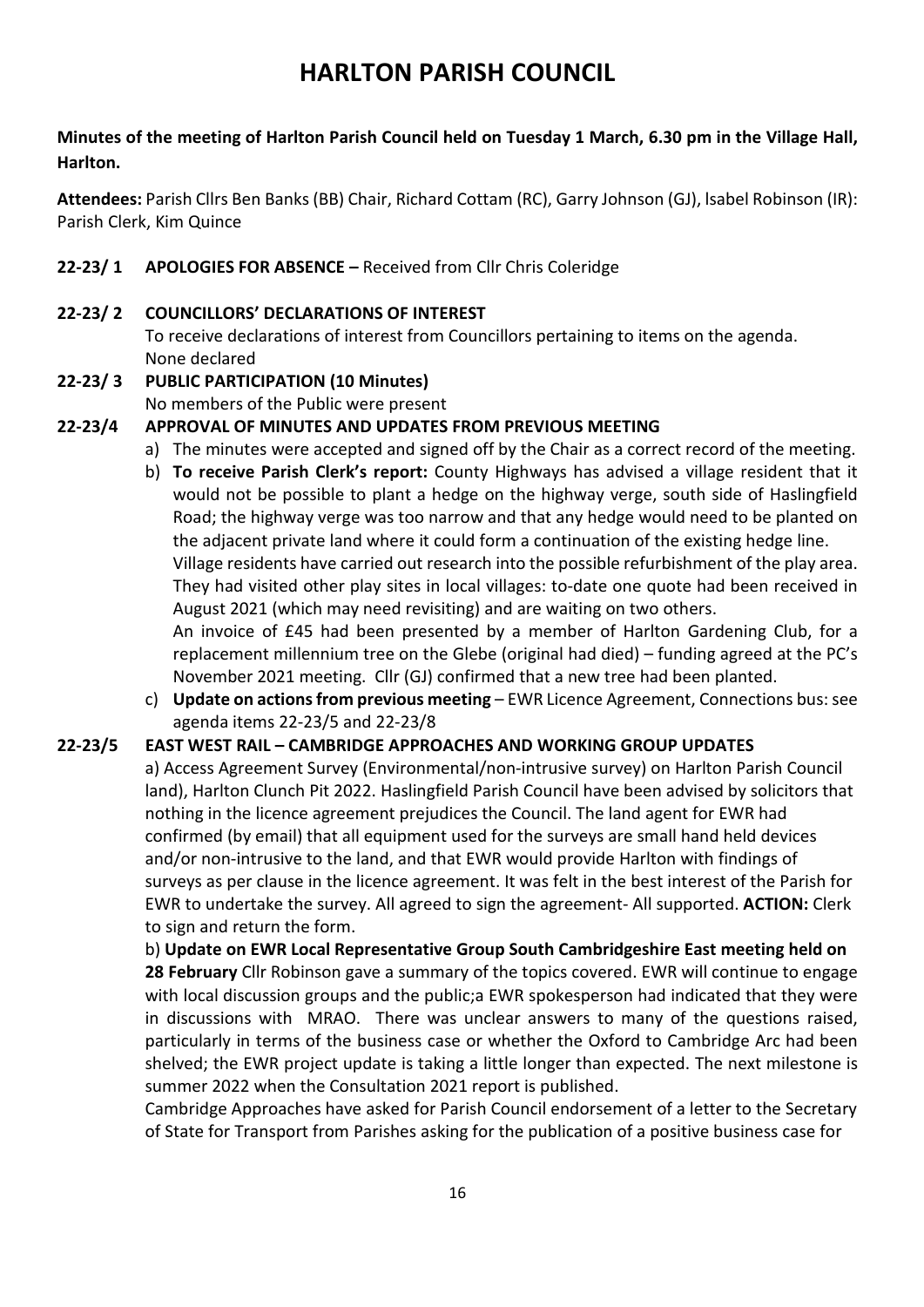# **HARLTON PARISH COUNCIL**

the Bedford to Cambridge section of the railway or cancellation of the project - All supported. **ACTION:** Chair (BB)

## **22-23/6 COUNTY AND DISTRICT COUNCILLOR REPORTS**

County Councillor report for January had been received and posted on the website. No updates received from District Councillor.

## **22-23/7 PLANNING - Planning notifications received:**

### Information and variations noted: No Comments

**21/01591/CONDA** Submission of details required by condition 4 (Soft Landscape works) of planning permission 21/01591/FUL, Bartle Frere Farm Washpit Lane Harlton

**21/05534/S73** S73 Application to vary condition 2 (Approved Drawings), Burnt Farm development –

**S/3367/18/CONDB** - Submission of details required by condition 4 (Windows and Doors) of permission S/3367/18/FL Burnt Farm High Street Harlton

The public links to view the application and make comments had been posted on the village website. Noted that Burnt Court is now known as Margaret Court.

## **22-23/8 FINANCE –**

**a) To discuss: Internal Audit 2021/22** –It was agreed to appoint LGS Services to carry out the Council's internal audit for this financial year end 31 March. The Clerk will prepare the Accounting statements and documentation for review and completion in line with the Year End AGAR requirements.

## **b) To discuss Connections Youth Club Bus grant funding.**

A financial contribution of £403 towards the bus 2021/22 was agreed. This brings the total funding from Harlton for the period to: £723.

A further grant of £1157 was approved for 2022/23. This is a pro-rata calculation based on the provision of 39 sessions @ £267, with payment in October 2022. Councillors will consider and review the Youth Club service and fees again at the Council's budget meeting in the autumn.

#### **c) To resolve to pay invoice payments, BAC's transfers, DD and standing orders** The Clerk to forward transaction details by email to the Chair (BB), Cllr (GJ) to process and authorise online BAC's payments for the following:

- Salaries (Clerk's Standing order payment)
- £403 Haslingfield Parish Council Connections Youth Club bus grant 2021/2022
- £45 John Helmsing (replacement millennium oak tree on the Glebe).
- £3,714 inc vat, Shire Trees Ltd Invoice for remedial tree works in the Clunch pit/village

#### **All supported - ACTION: Clerk, (BB), (GJ) 22-23/9 REPORTS ON ONGOING BUSINESS:**

a) Village Hall Trustee Liaison - Cllr (IR) reported the Annual General Meeting of the Village Hall Trustees is on the 16 March. She had sent the minutes of the January meeting to the clerk. A villager had asked IR whether the Parish Council (PC) had any ideas in mind for the Jubilee celebrations. The PC agreed they would be happy to give some funding towards a village celebration, however historically it was not usual for the council to organise or coordinate social events in the village. **ACTION:** The Chairman agreed to speak with the landlord of the Hare and Hounds to see if the pub had any plans. Cllr (IR) will feedback to the VHT.